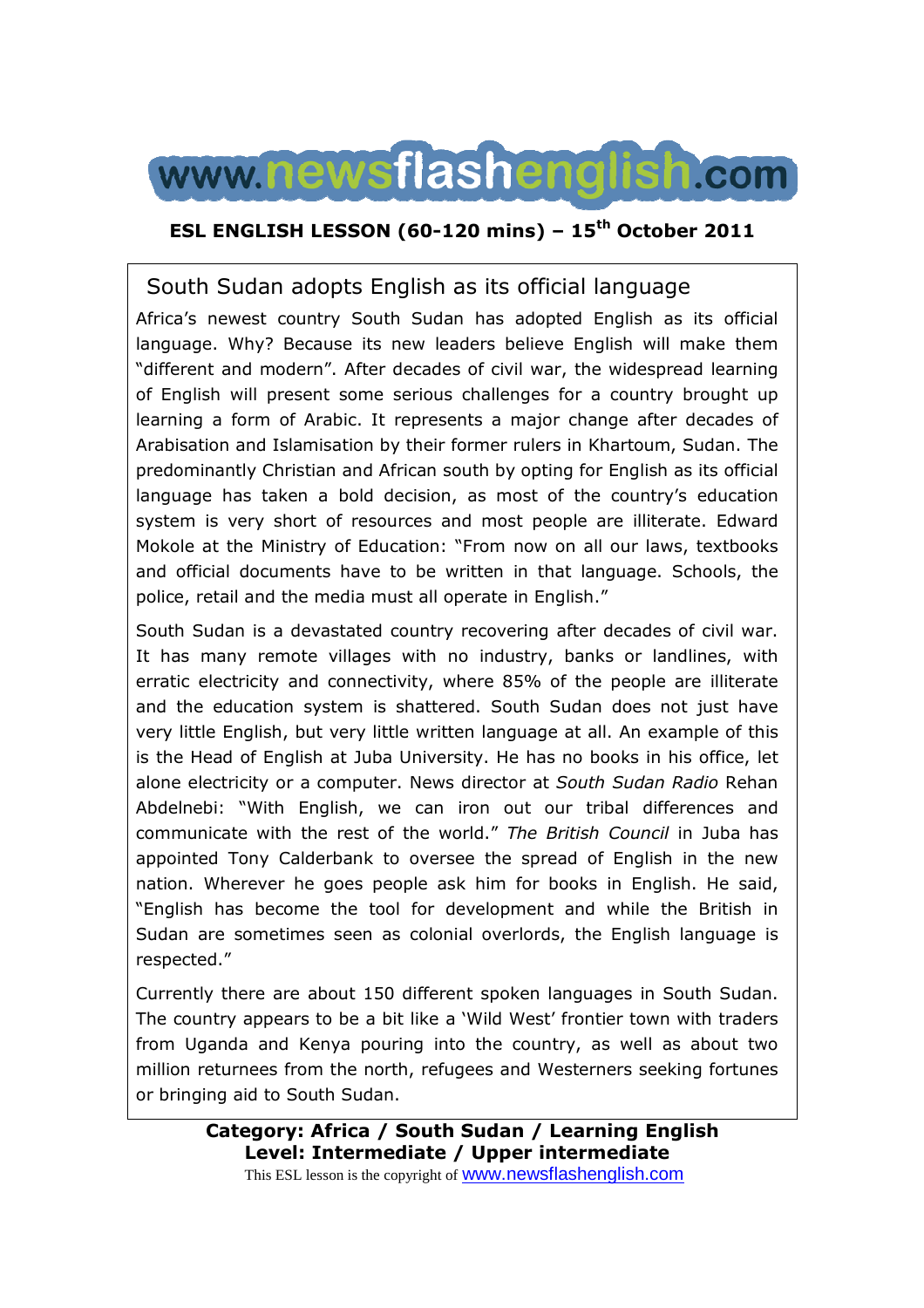# **EXERCISES**

### 1. Countries that have adopted English as their first language: Briefly, think of three countries where English has been adopted as their first language. Go round the room swapping details.

2. Dictation: The teacher will read four to six lines of the article slowly and clearly. Students will write down what they hear. The teacher will repeat the passage slowly again. Self-correct your work from page one - filling in spaces and correcting mistakes. Be honest with yourself on the number of errors. Advise the teacher of your total number of errors. Less than five is very good. Ten is acceptable. Any more is room for improvement! More than twenty - you need to do some work!

3. Reading: The students should now read the article aloud, swapping readers every paragraph.

4. Vocabulary: Students should now look through the article and underline any vocabulary they do not know. Look in dictionaries. Discuss and help each other out. The teacher will go through and explain any unknown words or phrases.

5. The article: Students should look through the article with the teacher.

- a) What is the article about?
- b) What do you think about the article?
- c) Would you like to go to South Sudan?

6. Geography: South Sudan: Where is South Sudan? What is its capital? What countries surround it? Draw a map on the board then **look on Google maps** to help you.

7. South Sudan: Think of five things about South Sudan. Then add five challenges the country faces in learning English. Write them below. Explain to your partner why you chose these.

| Five things about South Sudan | Five challenges in learning English there |
|-------------------------------|-------------------------------------------|
|                               |                                           |
|                               |                                           |
|                               |                                           |
|                               |                                           |
|                               |                                           |

**The teacher** will choose some pairs to discuss their findings in front of the class.

8. Let's think! In pairs. On the board write as many words as you can to do with *Learning English*. *One-two minutes.* Compare with other teams. Using your words compile a short dialogue together.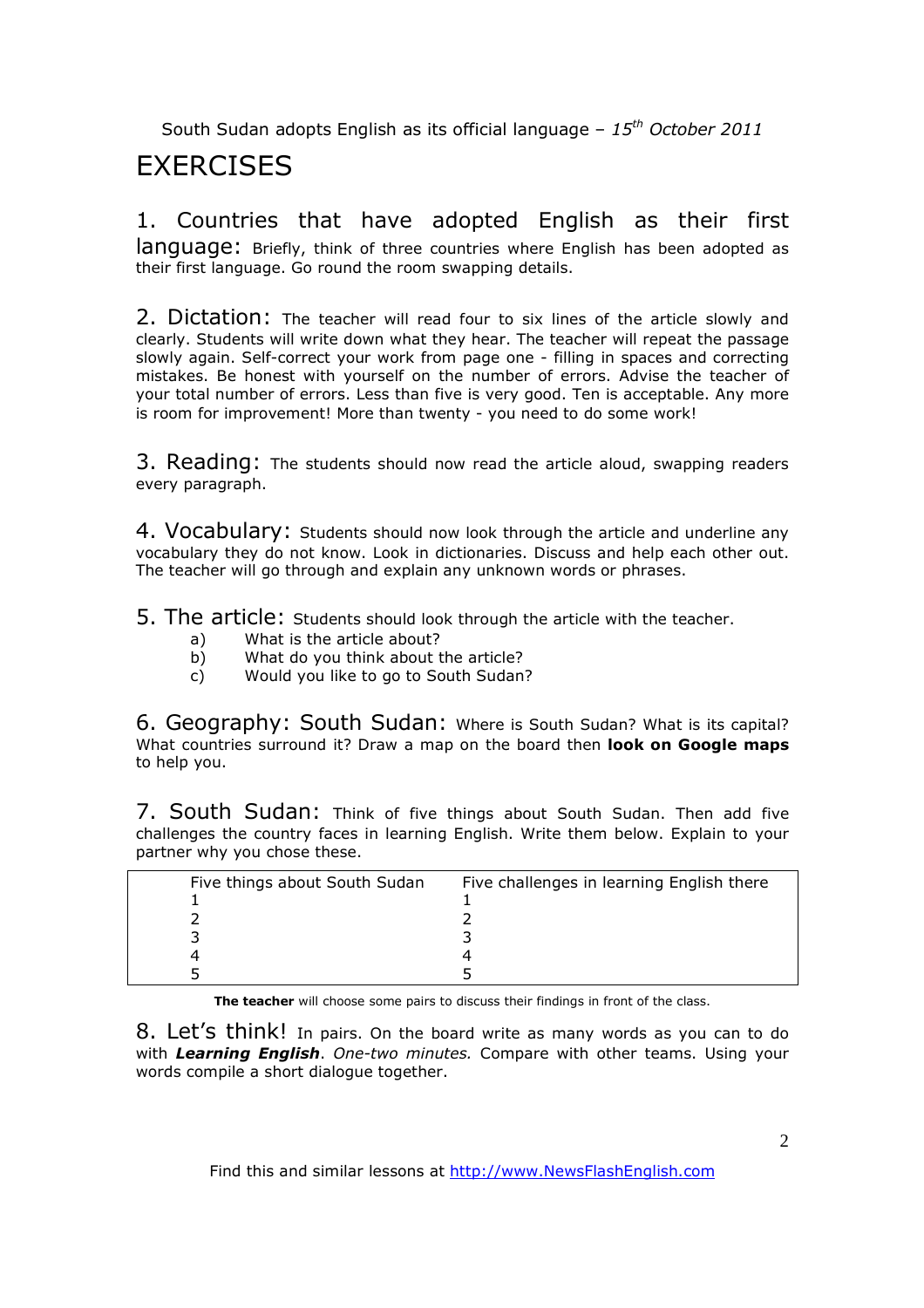9. Let's roleplay: BBC Africa: In pairs/groups. One of you is the interviewer. The others are one of the following people. You are in the *BBC World Africa TV* studio in London. Today's interview is about: *Learning English in South Sudan. 5-10 minutes.* 

| Head of English at Juba University 3 | British Council boss in Juba |
|--------------------------------------|------------------------------|
| Brigadier-General Awur Malual (p4) 4 | South Sudan Radio boss       |

**The teacher** will choose some pairs to roleplay their interview in front of the class.

10. Presentation: In pairs, groups or individually: Prepare in class or at home a two minute presentation on: *The challenges in teaching English in South Sudan*. Stand at the front of the class to give your presentation to the class. The class can vote on the best presentation.

11. Let's do 'The Article Quiz': Have the students quiz each other in pairs. They score a point for each correct answer and half a point each time they have to look at the article for help. See who can get the highest score!

#### **Student A**

- 1) How many different languages are there in South Sudan?
- 2) Explain the term 'Wild West' frontier town.
- 3) What did the News Director say?
- 4) What is the difference between Sudan and South Sudan?
- 5) What did the Ministry of Education man say? **Student B**
- 1) Who is Tony Calderbank?
- 2) Sum up what Tony Calderbank said.
- 3) What percentage of the South Sudanese people are illiterate?
- 4) Why has South Sudan adopted English as its official language?
- 5) Describe the situation in the remote villages.

12. Daily life in South Sudan: In pairs, think of five aspects of how daily life might be like in a village in South Sudan. Then add what it might feel like to be in a 'Wild West' frontier town in South Sudan. Write them below. Discuss them together.

| Village | 'Wild West' frontier town in South Sudan |
|---------|------------------------------------------|
|         |                                          |
|         |                                          |
|         |                                          |
|         |                                          |
|         |                                          |

**The teacher** will choose some pairs to discuss their findings in front of the class.

13. Let's write an e-mail: Write and send a 200 word e-mail to your teacher about: '**Learning English in South Sudan'**.

14. Sentence starters: Finish these sentence starters. Correct your mistakes. Compare what other people have written.

- a) South Sudan **Exercise Summary Section** Summary Section 2014
- b) Learning English **English**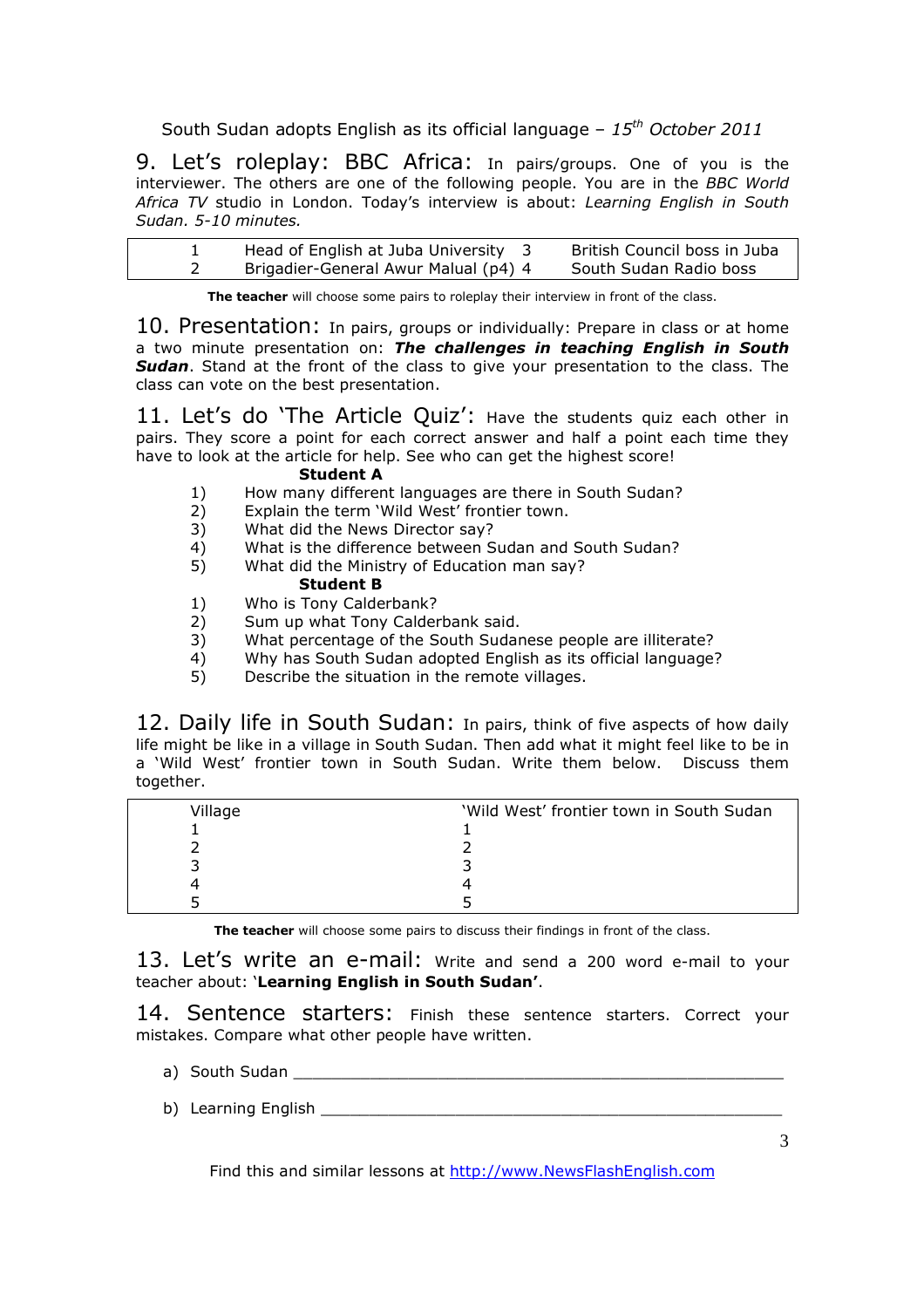# DISCUSSION

#### **Student A questions**

- 1) Did the headline make you want to read the article?<br>2) Why has South Sudan opted to use Fnglish as its off
- 2) Why has South Sudan opted to use English as its official language?
- 3) How do you think the South Sudanese people think about learning English?
- 4) Would you like to go to South Sudan to teach English?
- 5) Do you think the unemployed people in England should consider going to South Sudan to teach them English?
- 6) What things might encourage someone to want to go to South Sudan and teach English?
- 7) What challenges might an English teacher face in South Sudan?
- 8) What challenges might a student face in learning English in South Sudan?
- 9) What challenges might the British Council in Juba face teaching people English?
- 10) Has this lesson made you realise the hardships faced by others in other countries?

#### **Student B questions**

- 1) What do you think about what you read?
- 2) What bits of advice would you give the Minister of Education in South Sudan?
- 3) How can you help the people of South Sudan? Explain.
- 4) If you were a charity in Africa what things might you do in South Sudan?
- 5) What economic opportunities can you think of in South Sudan?
- 6) Would you consider seeking your fortune in South Sudan? Explain.<br>
7) How important is Fnglish these days? Explain.
- 7) How important is English these days? Explain.
- 8) If you were the Head of English at Juba University what challenges might you encounter?
- 9) What does the future hold for the people of South Sudan?
- 10) Did you like this discussion?

# SPEAKING

### Let's discuss! The difficulties of learning English in South Sudan - *Allow 10-15 minutes – As a class / small groups / pairs / 1 to 1*

Discuss the following *real life* situation: Then create two situations of your own to discuss.

Brigadier-General Awur Malual has asked the British Council in Juba South Sudan to teach his soldiers English. The Brigadier-General himself has grown up speaking his tribal tongue of Bor and Juba Arabic, a colloquial form of Arabic, but he can now speak remarkably good English. He learnt it "By picking up books in the bush when I was fighting. I read some books about that man Shakespeare." When asked about Dickens or Jane Austen he scratched his head and said, "I don't know about them." (*Source BBC News*)

The teacher can moderate the session.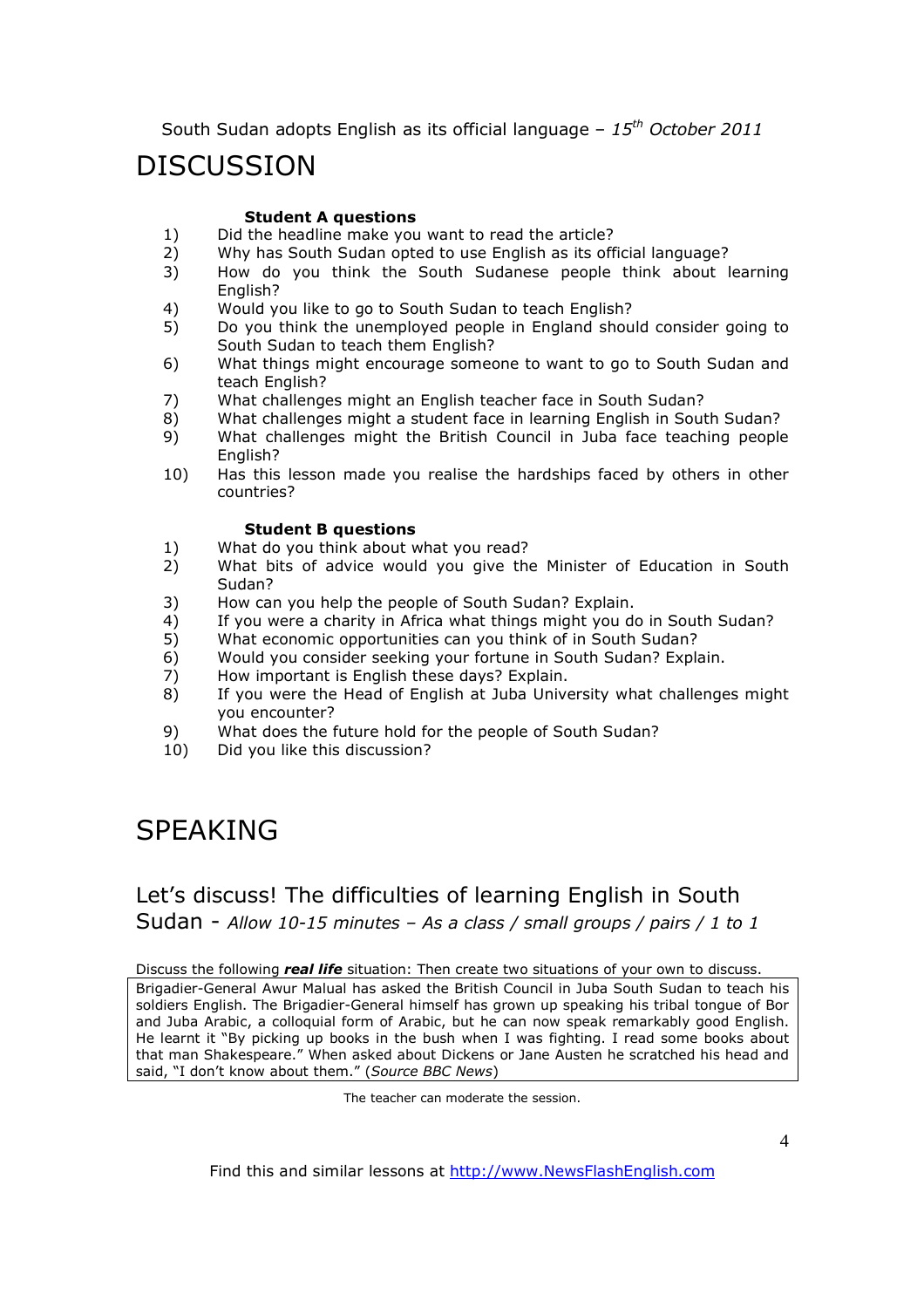# GAP FILL: READING:

*Put the words into the gaps in the text.* 

#### South Sudan adopts English as its official language *language*

Africa's newest country South Sudan has adopted English as its official language. Why? Because its new leaders believe (1)\_ will make them "(2) and modern". After decades of civil war, the widespread learning of English will present some serious (3) for a country brought up learning a form of Arabic. It represents a major change after decades of Arabisation and Islamisation by their former rulers in Khartoum, Sudan. The predominantly Christian and African south by opting for English as its official language has taken a (4)\_\_\_\_\_ decision, as most of the country's (5)\_\_\_\_\_ system is very short of resources and most people are illiterate. Edward Mokole at the Ministry of Education: "From now on all our laws, textbooks and official  $(6)$  have to be written in that  $(7)$  . Schools, the police, retail and the media must all (8)\_\_\_\_\_ in English." *documents challenges bold different education operate English*

South Sudan is a devastated country recovering after (1) of civil war. It has many (2)\_\_\_\_\_ villages with no industry, banks or landlines, with erratic electricity and connectivity, where 85% of the people are (3)\_\_\_\_\_ and the education system is (4)\_\_\_\_\_. South Sudan does not just have very little English, but very little written language at all. An example of this is the Head of English at Juba University. He has no books in his office, let alone electricity or a (5)\_\_\_\_\_. News director at *South Sudan Radio* Rehan Abdelnebi: "With English, we can (6)\_\_\_\_\_ our tribal differences and communicate with the rest of the world." *The British Council* in Juba has appointed Tony Calderbank to oversee the spread of English in the new nation. Wherever he goes people ask him for books in English. He said, "English has become the tool for development and while the British in Sudan are sometimes seen as  $(7)$ \_\_\_\_\_  $(8)$ \_\_\_\_\_, the English language is respected." *iron out illiterate overlords shattered remote computer decades colonial*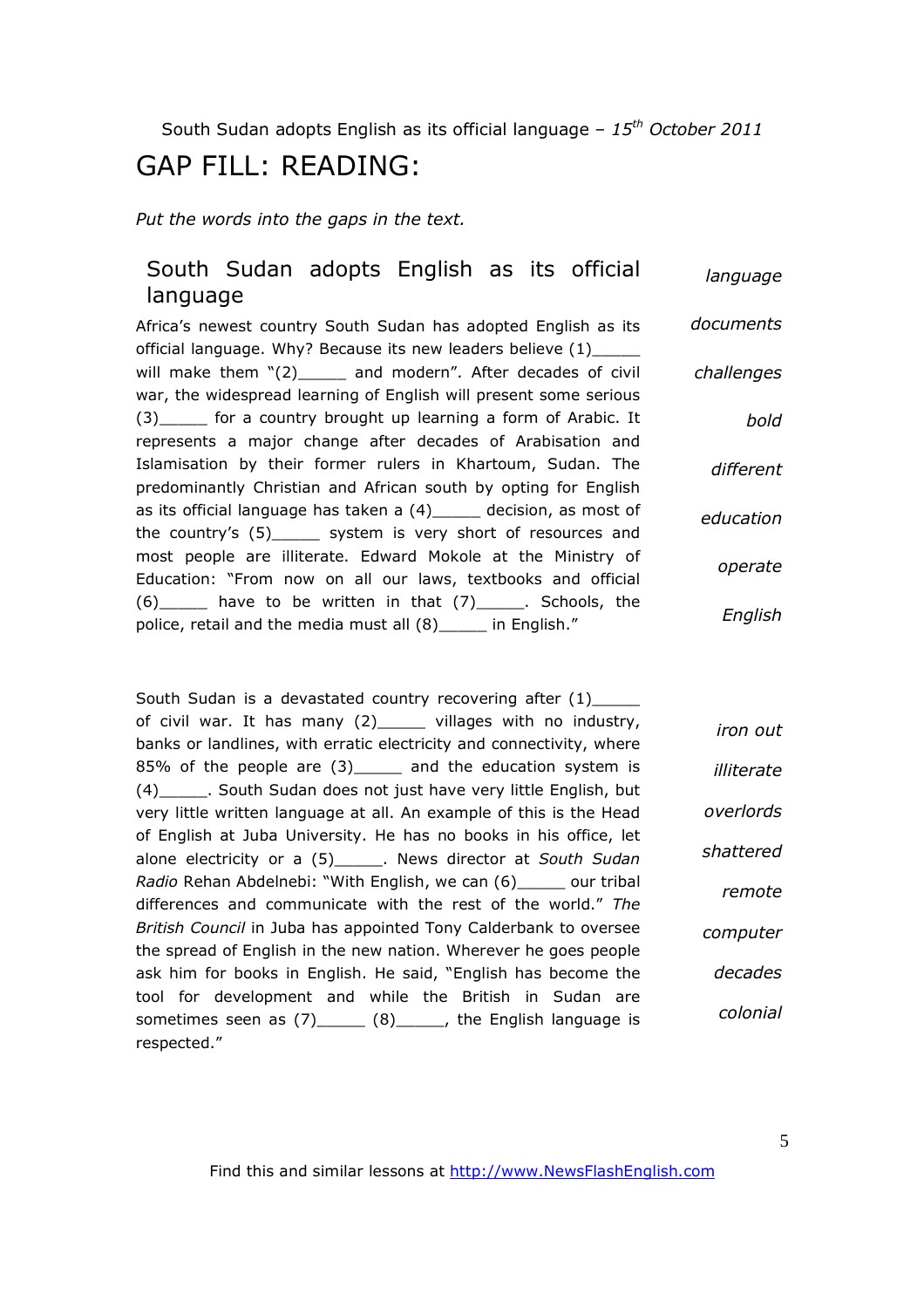## GAP FILL: LISTENING

*Listen and fill in the spaces.* 

### South Sudan adopts English as its official language

Africa's newest country South Sudan has adopted English as \_\_\_\_\_\_\_\_\_\_\_\_\_\_\_\_\_\_\_\_\_. Why? Because its new leaders believe English will make them "\_\_\_\_\_\_\_\_\_\_\_\_\_\_\_\_\_\_\_\_". After decades of civil war, the widespread learning of English will present some serious challenges for a country brought up learning a form of Arabic. It represents a \_\_\_\_\_\_\_\_\_\_\_\_\_\_\_\_\_\_ decades of Arabisation and Islamisation by their former rulers in Khartoum, Sudan. The predominantly south by opting for English as its official language has taken a bold decision, as most of the country's education system is very short of resources and most Edward Mokole at the Ministry of Education: "From now on all our laws, textbooks and official documents have to be written in that language. Schools, the police, \_\_\_\_\_\_\_\_\_\_\_\_\_\_\_\_\_\_\_\_\_\_\_\_\_\_\_ must all operate in English." South Sudan is a devastated country recovering after . It has many remote villages with no industry, banks or landlines, with erratic electricity and connectivity, where 85% of the people are illiterate and **the south** is shattered. South Sudan does not just have very little English, but very little written language at all. An example of this is the Head of English at Juba University. He has no books in his office, the same of a computer. News director at *South Sudan Radio* Rehan Abdelnebi: "With English, we can iron out our \_\_\_\_\_\_\_\_\_\_\_\_\_\_\_\_\_\_\_\_\_\_\_ and communicate with the rest of the world." *The British Council* in Juba has appointed Tony Calderbank to oversee \_\_\_\_\_\_\_\_\_\_\_\_\_\_\_\_\_\_\_\_\_ in the new nation. Wherever he goes people ask him for books in English. He said, "English has become the tool for development and while the British in Sudan are sometimes seen as colonial overlords, the English \_\_\_\_\_\_\_\_\_\_\_\_\_\_\_\_\_\_\_\_\_\_\_\_\_\_\_\_\_\_\_. "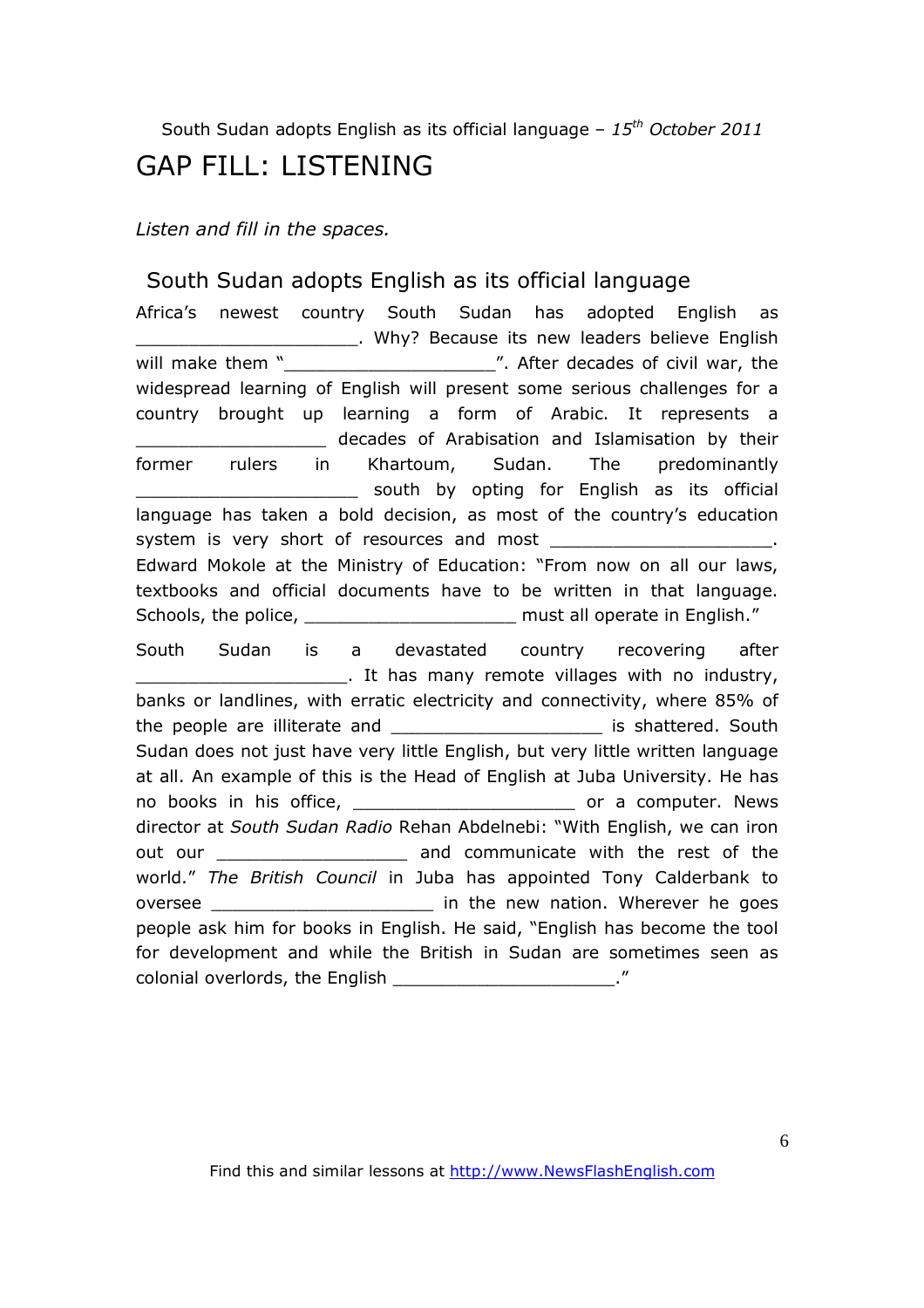## GRAMMAR

Put the words into the gaps in the text.

#### South Sudan adopts English as its official language *very*

Africa's newest country South Sudan has adopted English as its official language. Why? Because its new leaders believe English will make (1)\_ "different and modern". After decades of civil war, the widespread learning of English will present (2) serious challenges for a country brought up learning a form of Arabic. It represents a major change after decades of Arabisation and Islamisation by (3) former rulers in Khartoum, Sudan. The predominantly Christian and African south by opting for English as its official language has taken a bold decision, as most of the country's education system is  $(4)$  short of resources and  $(5)$ people are illiterate. Edward Mokole at the Ministry of Education: "From now on all (6)\_\_ laws, textbooks and official documents have to be written in (7) language. Schools, the police, retail and the media (8) all operate in English." *our some that their must them most*

South Sudan is a devastated country recovering after decades of civil war. It has many remote villages with no industry, banks or landlines, with erratic electricity (6) connectivity, where 85% of the people are illiterate and the education system is shattered. South Sudan does not just have very little English, (7) very little written language at all. An example of this is the Head of English at Juba University. He has no books in his office, let alone electricity or a computer. News director at *South Sudan Radio* Rehan Abdelnebi: "With English, (1) can iron out (2) tribal differences and communicate with the rest of the world." *The British Council* in Juba has appointed Tony Calderbank to oversee the spread of English in the new nation. Wherever he goes people ask (8) for books in English. (3) said, "English has become the tool (5) development and while the British in Sudan are sometimes seen as colonial overlords, (4) English language is respected." *he and him but for the our we*